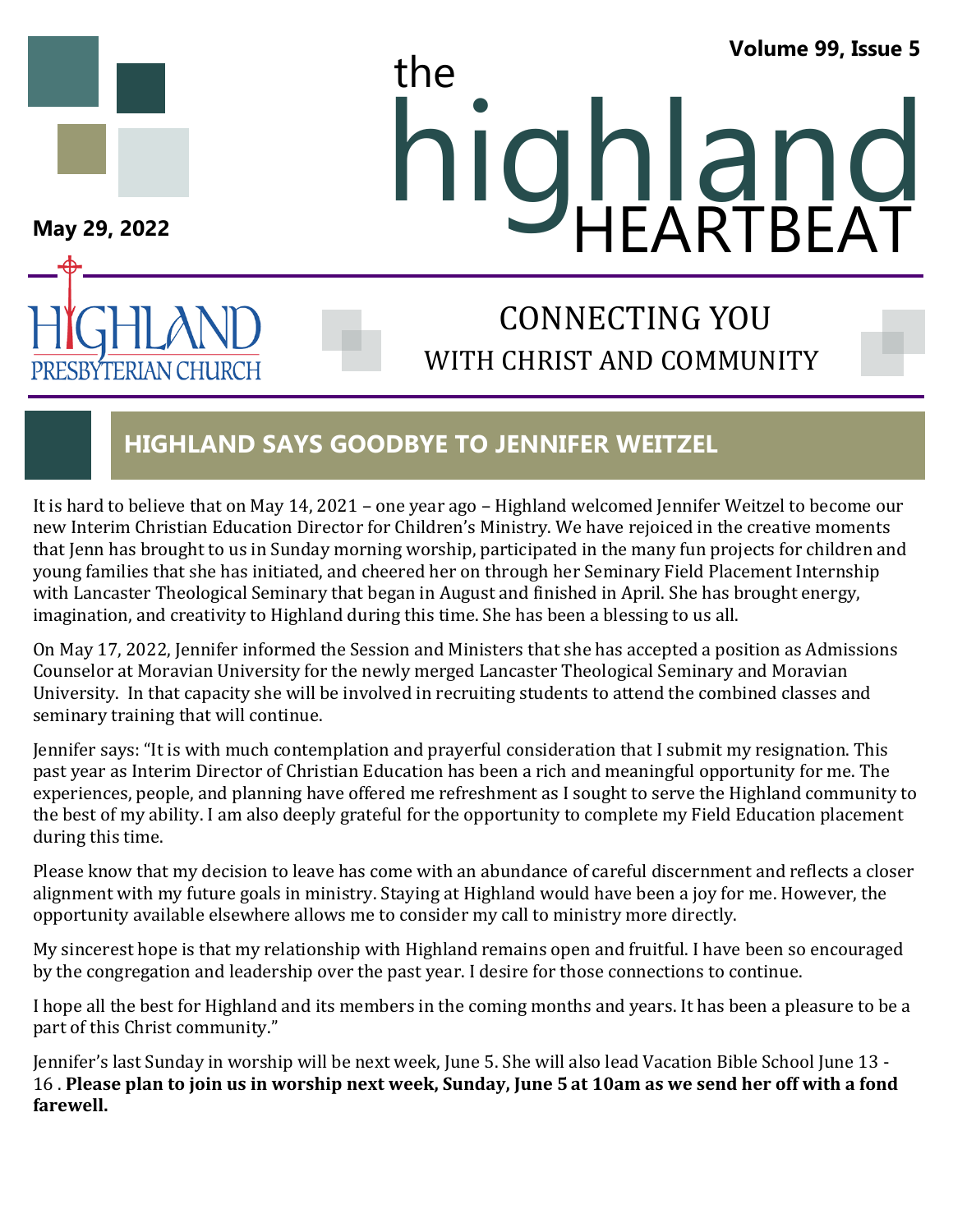# **WORSHIP SERVICES**

# **THIS WEEK'S SCRIPTURE**

 $\Rightarrow$  Psalm 105:1-5 & Philippians 3:10-16

### **Here's how to view our online services:**

- Go to www.youtube.com
- In the YouTube search bar, type "Highland Presbyterian Church"
- You should see the Highland picture (as seen below) at the top of the search results, click it.
- Here, you will find all of our weekly services and devotionals by date, including our recent online services.
- Worship services are livestreamed here at 10 am on Sunday mornings so you can watch it as it happens.
- Visit our Website at www.HighlandPC.org for this week's service

# **SUPPORT HIGHLAND**

Many of you may be wondering how to continue to support Highland. You may give in several ways:

- Mail your contributions to Highland Presbyterian church at 500 E. Roseville Road, Lancaster, PA 17601.
- Go to our [www.highlandpc.org](http://www.highlandpc.org) and select the "Give Now" button in the upper right-hand corner. It will walk you through how to give using your credit or debit card.
	- Scan the QR code below if you are familiar with doing this and it will take you to the online giving on our website.



If you have general questions, please contact Mike Nolt, Church Administrator at [mikenolt@highlandpc.org](mailto:mikenolt@highlandpc.org) / 717-569-2651.

### **In Memory**

Family of Charles Bibleheimer Family of Don Eidam Family of Robin Evans Family of Audrey Hallgren Family of Nancy Netscher Family of John "Ken" Rankin Family of Leroy Werst

\_\_\_\_\_\_\_\_\_\_\_\_\_\_\_\_\_ Peggy Apgar Mike & Marge Carpenter Scott Clark (Son of Doris Steinman) Cindy Eidam Debbie Evans Carolyn Fitzgerald (Carolyn Daneker's Mother) Joyce Good (In the death of her mother, Marcia Scott) Pam Gress Betty Grogan Charles Grube (Kitty Smoker's husband) Linda Guimond

All who are affected by<sub>2</sub>mass Kent & Lois Hagedorn Sharon & Rick Heisley Ann Henry (Sister of Florence Clay) Marge Herrmann Diane (Mitchell) Hostetter (John & Judy Mitchell's Daughter) Lois Irvine Jerry & Al Knouse Andrew & Dana Mead Phyllis Miller Betsy Piasecki's Friend Pat Rankin David & Nancy Roy Heidi & Herwig Schutzler Janelle Shaffer (Daughter of Diane Ingham) Doris Smith Cathy Sorg Joe & Peggy Wible Rachel Womer (Granddaughter-inlaw of Mary Weirich) shootings & violence

# **PRAYER LIST CONSUMING THE RESIDENCE IN THE PASTOR ON CALL**

**Rev. Dr. Robert Burns 717–653–6095 May 30 - June 5 Office Closed on Monday, May 30**

# **REMEMBERING THE** Wonderful Works

PSALM 105:1-5 & PHILIPPIANS 3:10-16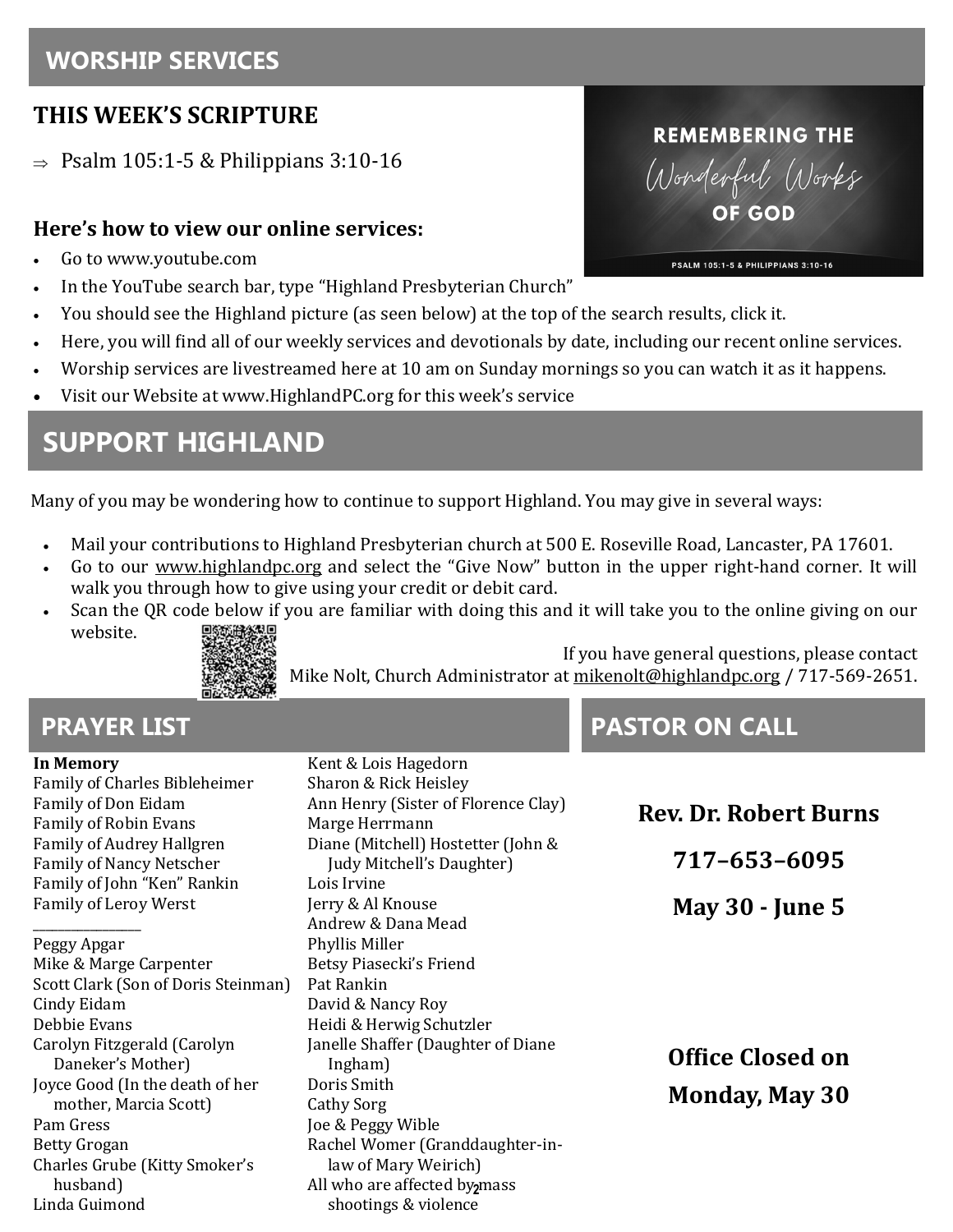# **Announcements & Updates**

**Highland Resettlement Initiative -** We have recently welcomed two more Afghan refugees to Lancaster. These two young men are the brother and cousin of a husband in another family we resettled in Lancaster two months ago. The extended family is happy to be reunited but everyone is now *very* cramped for space in a house which already held two families. **We are in desperate need of a 1-2 bedroom apartment or house for a young couple and their one month old baby.** It needs to be in downtown Lancaster or close by on a public bus route so the dad can get to work by bike or bus. Looking to pay \$800 - \$950 per month. Since Lancaster, like most cities, is experiencing a housing crisis, we hope you will help us spread the word of this need. Any leads to receptive landlords will be greatly appreciated! Please email Cyndi Delong ([cyndianndelong@yahoo.com\)](mailto:cyndianndelong@yahoo.com) or Lynn Dawson [\(dawsonlynnc@gmail.com\).](mailto:dawsonlynnc@gmail.com)

**We also have a need for two car seats**, any size will be helpful. Please contact Tom Whitworth at 717-725- 1462 or tom8motk@yahoo.com if you can help with this.

**Softball Games -** The games this week are **Tuesday, May 31 at 6PM** and **Thursday, June 2 at 7PM** at the Highland field. There is no parking allowed at Long Home—please park at Highland and walk to the field.

**Rise Against Hunger Event** - Save the date of **Sunday, July 10th** for a meal packing event with Rise Against Hunger after the service. Plan to join us to package a little over 10,000 meals to support Rise Against Hunger at about 11:15 AM in the Fellowship Hall. We will have some jobs that require standing, some that can be done sitting down, some that involve lifting heavy containers, and some that require walking; something for everyone! Last year the 10,152 meals we packed were sent in a container totaling 285,120 meals from Philadelphia to Rise Against Hunger's in-country partner Convoy of Hope in Haiti.

Food Volunteers - Now that the church is opening up, more activities are requiring food. If you like to cook at home and/or church, here are some opportunities for you with the contact person listed. Most of them have an email list of volunteers and periodically send out requests. All opportunities are on your time schedule. The rewards for each of these is of course, helping to serve others and getting to know your fellow Highland members as you work together. Please consider volunteering for one of these opportunities. HOSPITALITY - Contact Linda Brackbill [\(jrbrack7704@msn.com\)](mailto:jrbrack7704@msn.com)

FUNERAL MEALS - Contact Ginny Kleppinger [\(ginnykleppinger@comcast.net\)](mailto:ginnykleppinger@comcast.net)

CARING MEALS - Contact Johanna Gingher ([rjgingher@comcast.net\)](mailto:rjgingher@comcast.net) 

ARCH STREET - Contact Linda Neumann ([lgneu56@gmail.com\)](mailto:lgneu56@gmail.com) 

COFFEE HOUR - There is a sign up sheet in the kitchen or contact Jerry Rothacker [\(grothacker@aol.com\)](mailto:grothacker@aol.com)

## **HiLites - Let's Take a Hike together in the Woods!** HiLites - we are planning some summer

activities. Hope you can join us!! **Sunday afternoon, June 12**, Diana Ludwig has organized a hike at the Environmental Center at Governor Dick Park at Gretna starting at 3:00 p.m. Wear sturdy shoes, trail is a loop trail. We won't be hiking fast. Then we will drive to The Cat's Meow in Manheim for dinner. Contact Diana to join us. 717-475-2210 or **DIANAKSL@comcast.net**. Or contact Diana or Connie Towers for questions. 717-898 -3820, [jnctowers@gmail.com](mailto:jnctowers@gmail.com)

**Mark your calendars** for a morning mini-golf then lunch out together -**Saturday, July 16**. Judy and Mike Eyster are organizing this one. More information later.

**Haven't been to HiLites?** Come join us. It is a great opportunity to meet friendly people and enjoy an activity, and food, always food, together.

# **DRS Concert: Highland Chancel Choir -** Join us on **Wednesday, June 8 at 7 PM** for the

traditional capstone of the season with the Highland Chancel Choir and orchestra. This year, the feature work is Kim Andre Arnesen's *Requiem,* written in 2013-14 for the Nidaros Cathedral Boys Choir in Norway.

an online "Free Will Offering" feature will be available v**j**a the website: <u>[http://www.highlandpc.org/](http://www.highlandpc.org/event-archive/drs-concert-highland-chancel-choir/)</u> Punctuated with percussion and brass, this piece includes both the Latin requiem text and poems of remembrance. Viewing access, full program notes, and opportunity to donate to the concert series via event-[archive/drs](http://www.highlandpc.org/event-archive/drs-concert-highland-chancel-choir/)-concert-highland-chancel-choir/ or scan the QR code using your phone's camera.